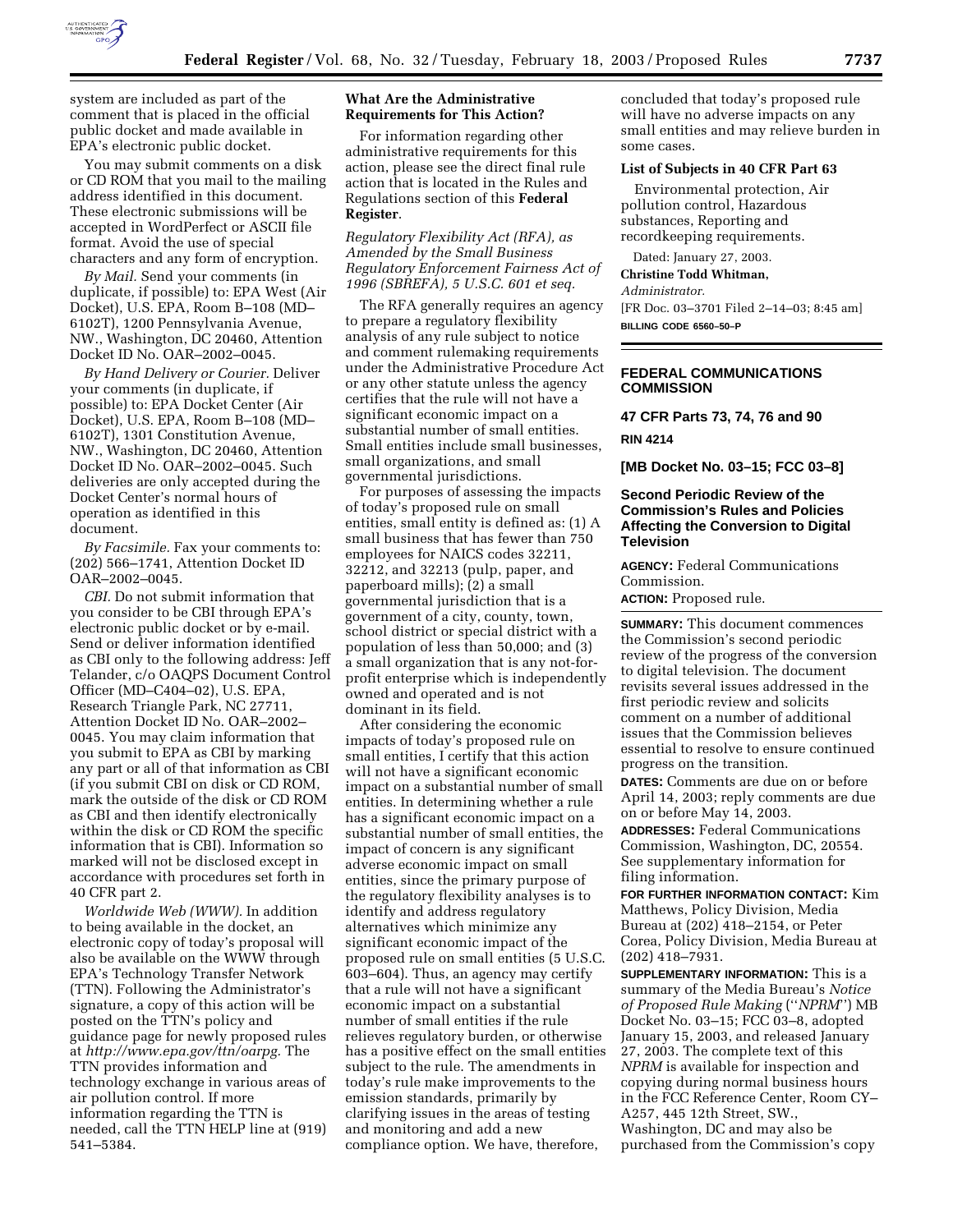contractor, Qualex International, Portals II, 445 12th Street SW., Room CY–B– 402, Washington, DC 20554, telephone (202) 863–2893, facsimile (202) 863– 2898, or via email *qualexint@aol.com.* Pursuant to §§ 1.415 and 1.419 of the Commission's rules, 47 CFR 1.415 and 1.419 comments may be filed using the Commission's Electronic Comment Filing System (ECFS) or by filing paper copies. *See Electronic Filing of Documents in Rulemaking Proceedings* (63 FR 24121, May 1, 1998). This document is available in alternative formats (computer diskette, large print, audio record, and Braille). Persons with disabilities who need documents in these formats may contact Brian Millin at (202) 418–7426 (voice), (202) 418– 7365 (TTY), or via email at *bmillin@fcc.gov.* Parties may submit their comments using the Commission's Electronic Comment Filing System (''ECFS'') or by filing paper copies. Comments may be filed as an electronic file via the Internet at *http:// www.fcc.gov/e-file/ecfs.html.* Generally, only one copy of an electronic submission must be filed. If multiple docket or rulemaking numbers appear in the caption of this proceeding commenters must transmit one electronic copy of the comments to each docket or rulemaking number referenced in the caption. In completing the transmittal screen, commenters should include their full name, Postal Service mailing address, and the applicable docket or rulemaking number. Parties may also submit an electronic comment by Internet e-mail. To obtain filing instructions for e-mail comments, commenters should send an e-mail to *ecfs@fcc.gov,* and should include the following words in the body of the message: ''get form <your e-mail address>.'' A sample form and directions will be sent in reply. Additional information on ECFS is available at *http://www.fcc.gov/e-file/ ecfs.html.*

Filings may also be sent by hand or messenger delivery, by commercial overnight courier, or by first-class or overnight U.S. Postal Service mail (although we continue to experience delays in receiving U.S. Postal Service mail). Parties who choose to file by paper must file an original and four copies of each filing. If more than one docket or rulemaking number appears in the caption of this proceeding, commenters must submit two additional copies for each additional docket or rulemaking number. The Commission's contractor, Histrionics, Inc., will receive hand-delivered or messenger-delivered paper filings for the Commission's

Secretary at 236 Massachusetts Avenue, NE., Suite 110, Washington, DC 20002. The filing hours at this location are 8 a.m. to 7 p.m. All hand deliveries must be held together with rubber bands or fasteners. Any envelopes must be disposed of before entering the building. Commercial overnight mail (other than U.S. Postal Service Express Mail and Priority Mail) must be sent to 9300 East Hampton Drive, Capitol Heights, MD 20743. U.S. Postal Service first-class mail, Express Mail, and Priority Mail should be addressed to 445 12th Street, SW., Washington, DC 20554. All filings must be addressed to the Commission's Secretary, Office of the Secretary, Federal Communications Commission.

### **Synopsis of Notice of Proposed Rulemaking**

### *Channel Election*

1. In the DTV Sixth Memorandum Opinion and Order (''*6th MO&O*''), (63 FR 15774, April 1, 1998), we determined that, after the transition, DTV service would be limited to a ''core spectrum'' consisting of current television channels 2 through 51 (54– 698 MHz). Although some stations received transition channels out of the core, and a few have both their NTSC and DTV channels outside the core, we believe that there will be sufficient spectrum to accommodate all DTV stations within the core by the end of the transition. Having stations with two in-core channels decide which one of the channels would be most suitable for use in digital broadcasting will assist us in determining what channels will be available for stations with two out-ofcore channels and in clearing the out-ofcore spectrum.

2. In the First DTV Periodic Review Memorandum Opinion and Order, (''*1st MO&O*''), (66 FR 65122, December 18, 2001), we temporarily deferred channel election deadlines until this next periodic review. Accordingly, we now request comment on the new channel election deadline. We propose that commercial and noncommercial broadcast licensees with two in-core assigned channels make their final channel election by May 1, 2005. This date provides three years for commercial broadcasters and two years for noncommercial broadcasters after the applicable digital construction deadline to make the channel election. A May 1, 2005, channel election deadline also provides licensees that will have to move into the core time to plan for their move before December 31, 2006. We seek comment on this proposal.

3. As an alternative, we seek comment on whether establishing the same deadline(s) for channel election as for replication and maximization protection, would be more effective in speeding the transition. As our proposed replication and maximization protection deadlines are later than May 1, 2005, aligning the channel election deadline with these deadlines would give broadcasters more time to increase to full power before they determine which channel is preferable for digital broadcasting. We seek comment on whether we should align the channel election deadline(s) with the replication and maximization protection deadlines we establish herein and, if so, what the deadline(s) should be.

4. As we stated in the First DTV Periodic Review Report and Order (''*1st R&O*''), (MM 00–39, 66 FR 09973, February 13, 2001), in all cases, including stations with both channels in-core, we reserve the right to select the final channel of operation in order to minimize interference and maximize the efficiency of broadcast allotments in the public interest. We intend to review the channel elected to ensure that its use furthers these goals.

#### *DTV/Analog In-Core Channel Swaps*

5. Some stations with two in-core channels have already determined that they prefer to use their current analog NTSC channel for DTV operations and want to commence digital operations on the new channel before the end of the transition. Currently a station with incore DTV and NTSC channels can swap those channels only through a dual rulemaking proceeding to change both the DTV and NTSC Tables of Allotments. As the DTV transition proceeds, it is possible that many stations will want to explore this swap option. Accordingly, we seek comment on whether we should allow such channel swaps through an application process.

## *Replication and Maximization for In-Core Channels*

6. In the *1st MO&O* we stated that we would establish in this second DTV periodic review a date by which broadcasters must either replicate their NTSC service areas or lose DTV service protection to the unreplicated areas, and by which broadcasters with authorizations for maximized digital facilities must either provide service to the associated coverage area or lose DTV service protection to the uncovered portions of those areas. We stated that these replication and maximization protection deadlines may be earlier than, but will in no event be later than,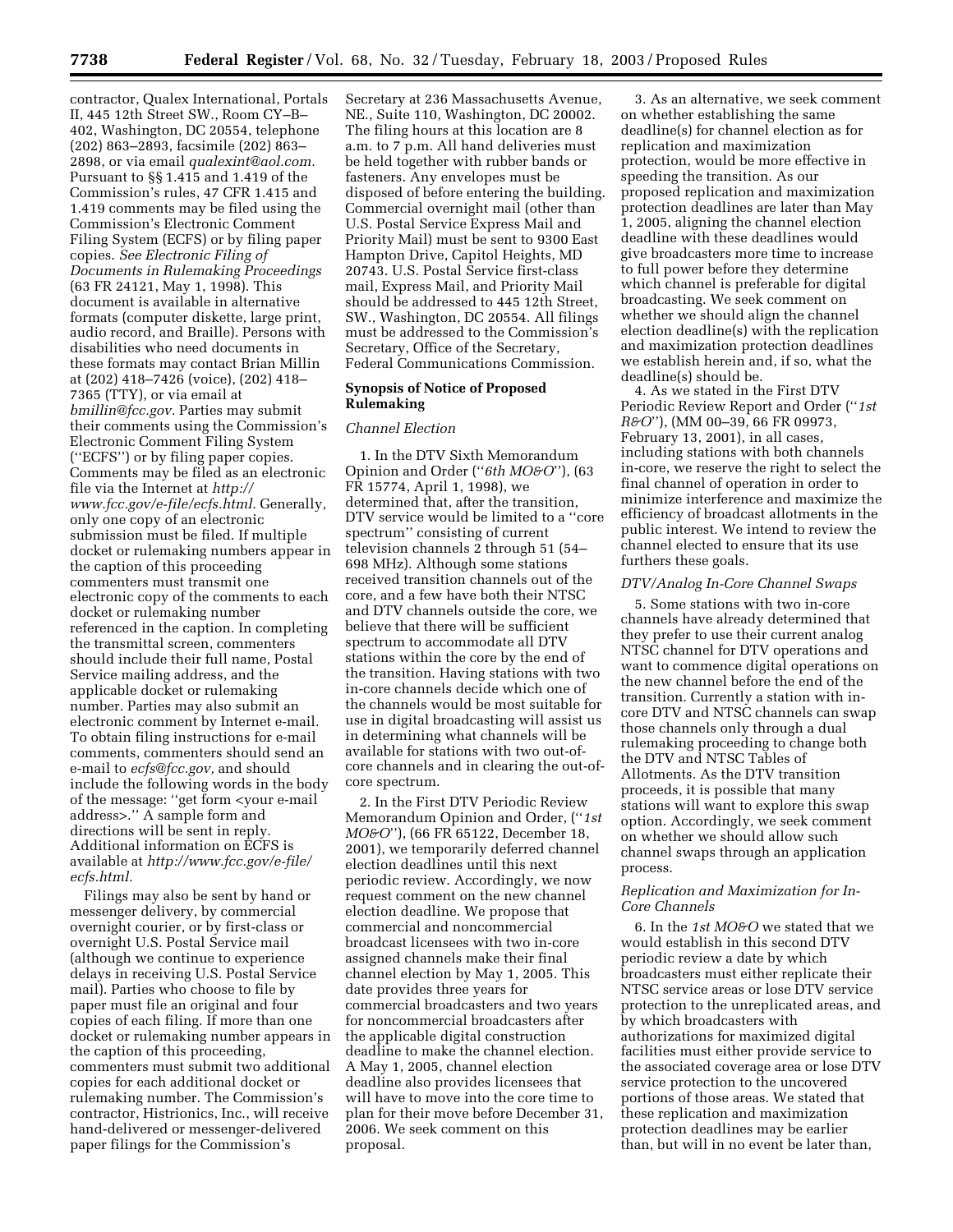the latest of either the end of 2006 or the date by which 85% of the television households in a licensee's market are capable of receiving the signals of digital broadcast stations. We now seek comment on establishing new dates for maintaining interference protection for the unserved portions of both the replication and maximization service areas of DTV stations on channels 2–51.

7. For DTV channels within the core spectrum, we propose to set new replication and maximization protection dates close to the end of the transition: for the top-four network affiliates (*i.e.,* ABC, CBS, Fox and NBC) in markets 1–100—July 1, 2005; and for all other commercial DTV licensees as well as noncommercial DTV licensees—July 1, 2006.

8. We seek comment generally on the appropriateness of these dates. We also invite commenters to propose alternative approaches for establishing interference protection deadlines, such as giving stations a certain amount of time (*e.g.,* 24 months) after the station commences digital service or after adoption of the Report and Order (*''R&O''*) in this proceeding, whichever is later, to fully replicate or maximize, or establishing a replication/ maximization deadline for each market based on when that market reaches a specified digital service penetration level.

9. If a station fails to construct and operate facilities that fully replicate its NTSC service area or provide signal coverage over an authorized maximized service area by the interference protection deadline(s) we will establish in this proceeding, we seek comment on how the Commission should dispose of any construction permits or applications for replication or maximization facilities at that time. Should applications for facilities in excess of those in actual operation by the station be dismissed? How should the Commission treat authorizations for facilities not being fully used by the station? For example, a station has a construction permit for facilities that would serve a larger area than facilities it is operating pursuant to Special Temporary Authority. Should such a construction permit be modified to specify the facilities in actual operation? In addition, we invite comment on how the Commission should treat the spectrum use opportunity that would be created after the interference protection deadline(s). Who should be permitted to file an application for this spectrum? Should any applications for this spectrum be subject to competing applications? Our inclination is to restrict any station that has failed to fully replicate or construct

its authorized maximization facilities by the applicable deadline from filing an application to expand coverage for a certain period of time in order to allow other existing or new stations, including Class A eligible LPTV stations on outof-core channels, to apply to use this spectrum. If we were to adopt this approach, how long should the restriction on the filing of expansion applications by stations that did not fully replicate or maximize by the deadline last? Any decision we reach in this proceeding regarding future licensing of this spectrum will be consistent with 47 U.S.C. 309(j).

10. Finally, we seek comment on whether we should adopt an intermediate signal coverage requirement beyond a broadcaster's current obligation to cover its community of license and in addition to the ultimate ''use-or-lose'' deadline for full replication or maximization. In the *1st MO&O*, the Commission predicted that the ''requirement that broadcasters serve their community of license will ensure that, for most stations, the majority of their analog service populations will receive initial digital service.'' We seek comment on whether this predictive judgment has been borne out in practice. For instance, we seek comment on whether some of the larger cities in which stations can operate under low-power STAs have large suburban populations that may not be served by a signal that only covers a station's community of license. If there are significant numbers of consumers not being served by stations operating under low-power STAs, we seek comment on what actions, if any, the Commission should take. Should the Commission establish a deadline by which time stations must provide DTV service within the entire area of their analog ''city-grade'' coverage contour or their Grade A coverage? Yet another alternative would be to require broadcast stations to deploy transmission equipment that is capable of being upgraded to serve broader coverage areas (*e.g.*, their analog Grade ''B'' coverage), but permit the stations themselves to determine when any intermediate power increases occur prior to the full replication ''use-orlose'' date. In general, our goal is to ensure that the maximum number of consumers is able to receive digital television as quickly as possible while providing broadcasters a realistic timetable for increasing to full power.

#### *Band-Clearing Arrangements*

11. In the *1st MO&O*, we temporarily deferred the deadline for loss of interference protection for unserved

areas for broadcasters involved in a band-clearing arrangement that are left with a DTV single-channel allotment. We stated that we will continue to protect throughout the course of the transition the analog TV service area of stations that do not have a paired DTV channel, either because they were not assigned a paired DTV channel or because they elect voluntarily to relinquish their paired DTV channel and convert to single channel analog operation as part of the 700 MHz band clearing, as long as the stations continue to operate in an analog mode.

12. We stated that our intention was to provide broadcasters involved in band-clearing with the same treatment as other broadcasters in terms of our DTV replication policy. We also said that, in our next periodic review, we would establish a new replication protection deadline for these broadcasters within the same timeframe as that established for replication and maximization for other broadcasters. We hereby seek comment on the timeframe needed and appropriate for broadcasters involved in band-clearing proposals to replicate their service area once commencing digital operation.

## *Interference Protection of Analog and Digital Television Service in TV Channels 51–69*

13. We seek comment on whether we should adopt the same or different replication and maximization interference protection deadlines for stations operating on TV channels 52– 69 (698–806 MHz, also referred to as the ''700 MHz band'') as for stations operating on core channels. In order to reclaim and relicense channels 52–69 in accordance with statutory mandate, the Commission is relocating television operations in this spectrum to the core spectrum (TV channels 2–51), and has reallocated the 698–806 MHz band to other services. During the transition to digital broadcasting, incumbent broadcasters are permitted to continue to operate in the 698–806 MHz band. Licensees of new public safety, commercial wireless, and other services are permitted to operate in the band prior to the end of the transition, provided they do not interfere with incumbent analog and digital broadcasters.

## 1. Definition of ''Actual'' Broadcast Parameters Under Sections 90.545(c)(1)(ii) and 27.60(b)(1)(iii)

14. A number of the interference protection issues raised herein with respect to the 698–806 MHz band relate to the interpretation of the alternative protection criteria for wireless operators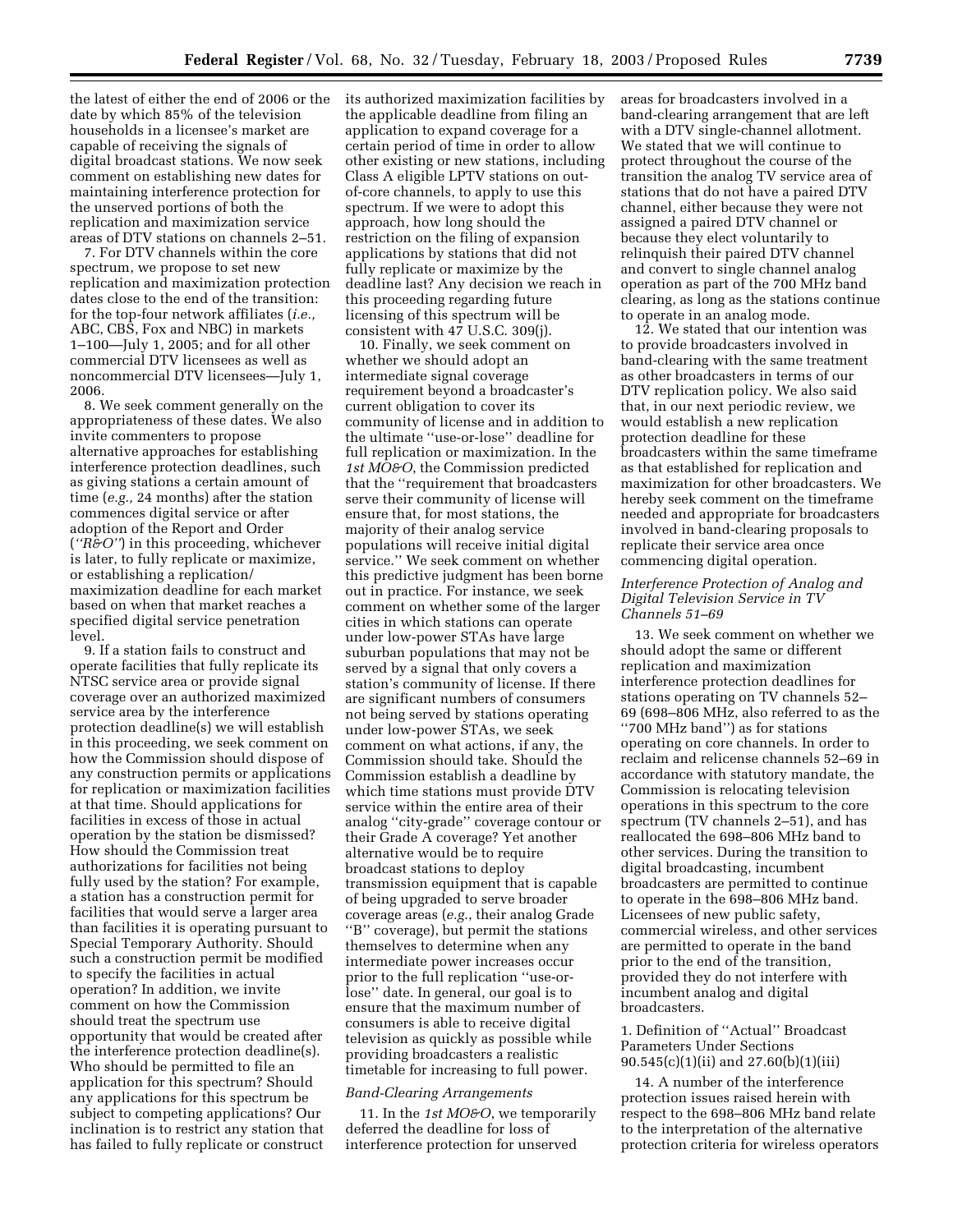set forth in §§ 90.545(c) and 27.60(b) of the rules, and whether those provisions require protection of broadcast authorizations and allotments. In particular, do these provisions require protection of broadcast authorizations and allotments when the station's operating parameters are less than the parameters described in an existing authorization or allotment?

15. Sections 90.545(c) and 27.60(b) describe alternative methods for a wireless applicant or licensee in the 700 MHz band to move its stations closer to an analog TV or DTV antenna while still complying with the interference protection requirements in the rules. Pursuant to one of these alternatives, the applicant or licensee may submit an engineering study that considers the ''actual,'' rather than ''hypothetical,'' parameters of the analog TV or DTV station and that demonstrates that intervening terrain or other factors permit the land mobile stations and these facilities to be more closely spaced. In the Order adopting this alternative, we stated that applicants should be allowed to submit engineering studies showing how they propose to meet the appropriate desired/undesired (''D/U'') signal strength ratio at the existing TV station's "authorized or applied for" Grade B service contour or equivalent contour for DTV stations instead of the hypothetical Grade B contour.

16. We tentatively conclude that §§ 90.545(c)(1)(ii) and 27.60(b)(1)(iii) should be amended to make clear that the interference protection specified in those provisions should be afforded to authorized and/or applied for NTSC and DTV facilities, including the facilities specified on the broadcast station's license or construction permit or both when a station has both a license and a construction permit. We invite comment on this approach. If we do not protect all authorized and/or applied for facilities, what facilities should be protected?

#### 2. Replication

17. We invite comment on the extent to which facilities defined in the DTV Table of Allotments on channels 52–69 should be protected by wireless operators and other services in those bands. In other words, in addition to protecting authorized and/or applied for facilities, should we interpret the requirement that wireless operators and other services protect the ''actual'' parameters of existing TV stations to require protection of full replication facilities, regardless of whether the DTV station is currently operating, or has filed an application to operate, pursuant to those facilities? If so, how long should this interference protection last?

18. We tentatively conclude that DTV full replication facilities should be protected as ''actual.'' We seek comment on this view and on whether we should establish the same interference protection deadline for replication facilities for stations on channels 52–69 as we will establish in this proceeding for stations on in-core channels.

### 3. Maximization

19. We invite comment on whether we should establish an earlier deadline for loss of interference protection to the unserved areas described in existing maximization authorizations on channels 52–69 than the deadline we establish for maximization facilities on in-core channels. We also invite comment on whether we should establish the same maximization interference protection deadline for the entire 700 MHz band, or treat the upper and lower bands differently. If we were to establish a different deadline for all or part of channels 52–69, what should that deadline be?

#### 4. Future Modification Applications

20. In June 2002, the Media Bureau adopted a freeze on the filing of analog TV and DTV ''maximization'' applications in channels 52–59. The Bureau announced that it would not accept for filing television modification applications that would increase a station's analog or DTV service area in channels 52–59 in one or more directions beyond the combined area resulting from the station's parameters as defined in the following: (1) The DTV Table of Allotments; (2) Commission authorizations (license and/or construction permit); and (3) applications on file with the Commission prior to release of the Public Notice. The Bureau will consider, on a case-by-case basis, requests for waiver of the freeze on new maximization applications in channels 52–59 where the application would permit co-location of transmitter sites or is otherwise necessary to maintain quality service to the public. The freeze was adopted to assist participants in Auction No. 44, consisting of spectrum licenses in the Lower 700 MHz Band, to determine the areas potentially available in the band for the provision of service by auction winners before the channels are cleared of broadcast stations. That auction was scheduled to begin June 19, 2002, but was postponed in compliance with the Auction Reform Act of 2002.

21. The Media Bureau recently adopted a similar freeze on the filing of analog TV and DTV ''maximization''

applications in channels 60–69. As with the freeze on maximization in channels 52–59, the Bureau will consider requests for waiver of the freeze on channels 60–69 on a case-by-case basis for stations that propose an increase or shift in coverage under certain circumstances, including to permit colocation at a common antenna site or to resolve certain technical difficulties. We intend to protect applications for waiver under these maximization filing freezes in the same manner that we protect other pending applications. Absent a waiver, future applications for maximization of facilities on channels 52–69 now are foreclosed.

### 5. Applications for New Analog TV or DTV Facilities

22. With respect to the Lower 700 MHz Band, digital service in the band could be proposed after the auction by a station with an existing DTV allotment on a channel outside the 52–58 band seeking to move to a channel inside this band or by a DTV station inside this band seeking to move to another channel inside the band. We invite comment on whether and how we should protect such proposed digital service on channels 52–58. We also seek comment on whether 47 CFR 73.622 should be amended to require that a broadcaster proposing a channel change that would cause harmful interference to a new entrant on channels 52–59 demonstrate that no other suitable channels are available on 2–58 that would avoid such interference.

#### 6. Channel 51

23. Finally, we seek comment on the interference protection that should be afforded by wireless entities and other new service providers to future analog TV and DTV facilities on channel 51 that are authorized or requested after the auction of the spectrum comprising channel 52.

# *Pending DTV Construction Permit Applications*

24. A number of television licensees have not yet been granted an initial construction permit (CP) for a DTV facility. Almost all of these licensees have filed an application for a digital CP, but grant of these applications has been delayed for a variety of reasons including delays in international coordination with Canada and Mexico and unresolved interference issues. While the Commission has successfully resolved a number of obstacles to grant of outstanding digital CP applications, and the number of licensees without an initial digital CP has been significantly reduced, approximately 140 commercial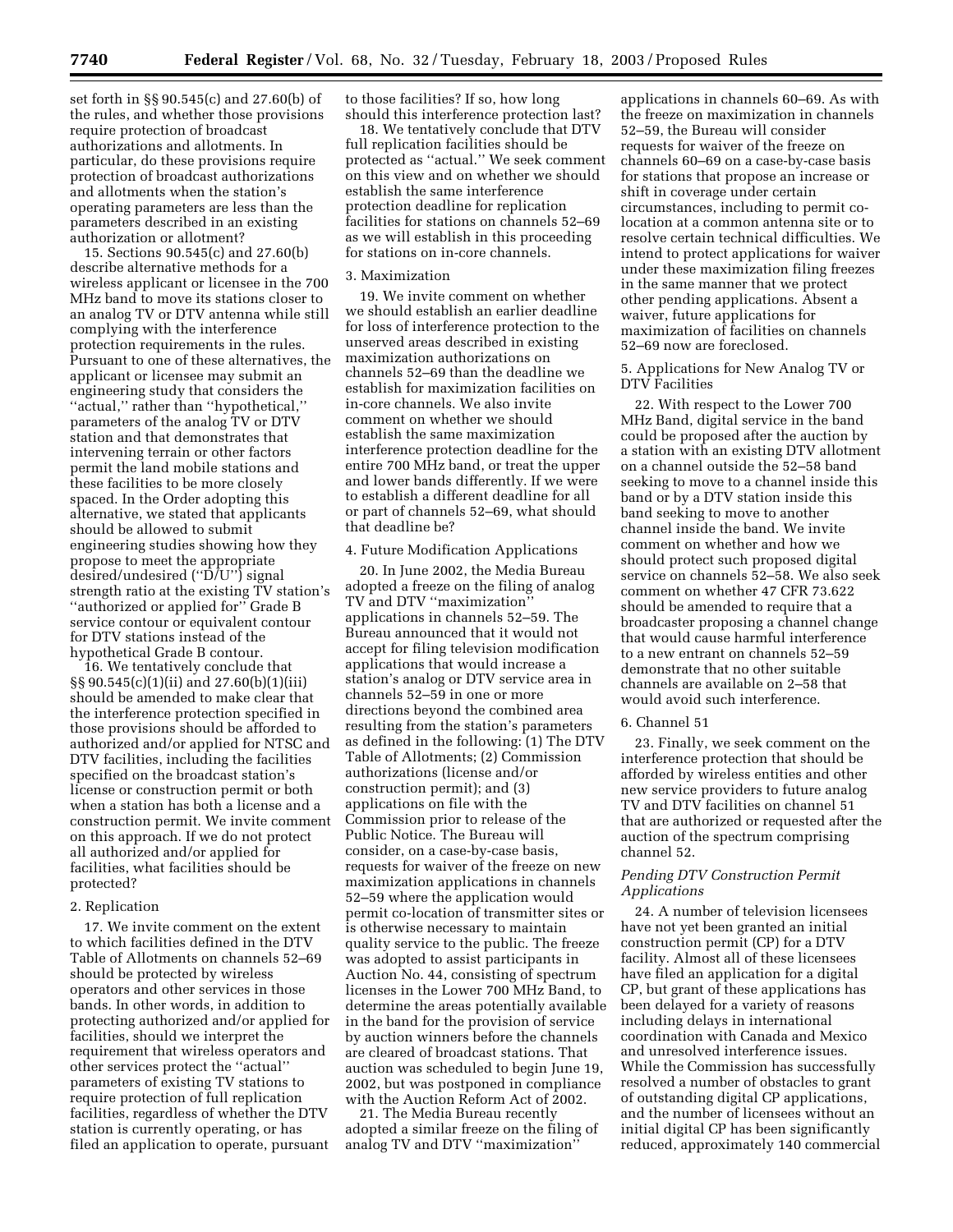and noncommercial television licensees still have not yet been granted an initial DTV CP. To date, these applicants have not been required to construct DTV facilities pending action on their outstanding DTV applications.

25. To ensure that all licensees that have been awarded digital spectrum begin to provide digital service, we propose to require that all such television licensees that have filed an application for a digital CP with the Commission that has not yet been granted must commence digital service pursuant to special temporary authority (''STA'') within one year from adoption of the *R&O* in this proceeding. Within this time frame, these applicants would be required to request an STA from the Commission and to construct at least the minimum initial facilities required to serve their community of license, as specified in the policy outlined in the *1st MO&O.* We request comment on this proposal. We also request comment on whether the channel election and interference protection deadlines adopted in this proceeding should apply to these licensees and, if not, what other deadlines would be appropriate.

## *Noncommercial Educational Television Stations*

26. Noncommercial television broadcasters are scheduled to complete construction of their digital stations and commence digital service by May 1, 2003. We invite comment on whether noncommercial broadcasters that are not already airing a digital signal anticipate they will meet the May 1, 2003 construction deadline. For any station that does not anticipate meeting the deadline, what obstacles are preventing completion of construction? We also invite comment generally on what steps, if any, the Commission should take to assist noncommercial stations in the transition to DTV. For example, should the financial hardship standard for grant of an extension of time to construct a digital television station be applied differently to noncommercial licensees?

#### 7. Simulcasting

27. In the DTV *5th R&O,* we adopted rules requiring DTV licensees to simulcast 50% of the video programming of their analog channel on their DTV channel by April 1, 2003. This requirement increases to a 75% simulcast requirement in April 2004, and a 100% requirement in April 2005. We seek comment on whether we should retain, revise or remove the simulcast requirement, how to define simulcasting, and whether the existing dates are appropriate. What extent of program duplication should be required

to fulfill simulcasting obligations? Does the ultimate requirement of 100% simulcasting other than at the very end of the transition create disincentives for broadcasters to innovate? If broadcasters have a market-based incentive to simulcast and currently are simulcasting 100% of their analog programming on their digital channel, is a regulatory requirement to simulcast necessary? Is the simulcasting requirement causing broadcasters to forego creative uses of digital technology? Would something less than a 100% simulcast requirement be sufficient to protect analog viewers while allowing for innovation on the DTV channels? If maintaining some simulcast obligation is appropriate, we seek comment on whether we should revise the current dates for the phase-in of simulcast requirements.

28. We propose a definition of simulcasting in the DTV context as follows: Within a 24-hour period, the broadcast on a digital channel of the same programming broadcast on the analog channel, excluding commercials and promotions and allowing for enhanced features and services.

We request comment on this proposed definition. We also seek comment on how simulcast requirements and the definition of ''simulcasting'' relate to the substantial duplication decisions in the must carry portions of the Act.

## *Effect on Prime Time Broadcasting Requirements*

29. If we decide to eliminate or change the simulcasting requirements, we must adjust the digital broadcast schedule requirements that are currently pegged to the simulcast requirements. We propose that, if we eliminate or reduce the simulcasting requirements in § 73.624(f), we amend § 73.624(b)(1) to require DTV stations subject to the May 1, 2002, or May 1, 2003, construction deadlines to air, by April 1, 2003, a digital signal for an amount of time equivalent to 50% of the amount of time they provide an analog signal. The digital signal must be aired during prime time hours. This minimum digital operation requirement would increase to 75% on April 1, 2004 (requiring airing of a digital signal for an amount of time equivalent to at least 75% of the amount of time the station airs an analog signal), and to 100% on April 1, 2005. We seek comment on this proposal and invite alternatives as well.

#### *Section 309(j)(14)*

30. Section 309(j)(14)(A) of the Communications Act requires the Commission to reclaim the 6 MHz each broadcaster uses for transmission of analog television service by December

31, 2006. Congress recognized, however, that not all stations will convert to DTV at the same time. Thus, ''to ensure that a significant number of consumers in any given market are not left without broadcast television service as of January 1, 2007,'' Congress required the Commission in section 309(j)(14)(B) to grant extensions to any station in any television market if one or more of three conditions exist. We review the language of section 309(j)(14) and invite comment on how we should interpret certain portions of that statutory provision. We also seek comment on establishing rules and filing deadlines governing how and when extension requests will be made.

## *Filing of Extension Requests*

31. Section 309(j)(14)(B) provides that the Commission shall extend the date by which stations must cease analog service for qualifying stations that request an extension. We intend to develop a form to be used by stations to request an extension under this provision. We invite comment on when stations seeking an extension should be required to file their extension request. We invite comment on the period of time for which extensions should be granted. We also invite comment on whether the Commission may grant a blanket extension under section  $309(j)(14)(B)$  to all stations in a market or nationally if the Commission finds that the criteria for return of analog spectrum have not been met. What findings would the Commission need to make in order to grant a blanket extension?

## *Definition of Television Market*

32. Under section 309(j)(14)(B), the Commission must consider whether any one of the three conditions for an extension exist in the requesting station's ''television market.'' For purposes of applying section 309(j)(14)(B), we invite comment on how we should define ''television market.'' One option would be to define ''television market'' as the designated market area or DMA, as defined by Nielsen Media Research, in which the television station requesting the extension is located. Another option would be to define ''television market'' as the requesting station's Grade B contour.

33. Use of DMAs to define the applicable market may be more consistent with the language of section 309(j)(14), which requires the Commission to grant an extension to ''any station that requests such an extension in any television market.'' This language seems to contemplate that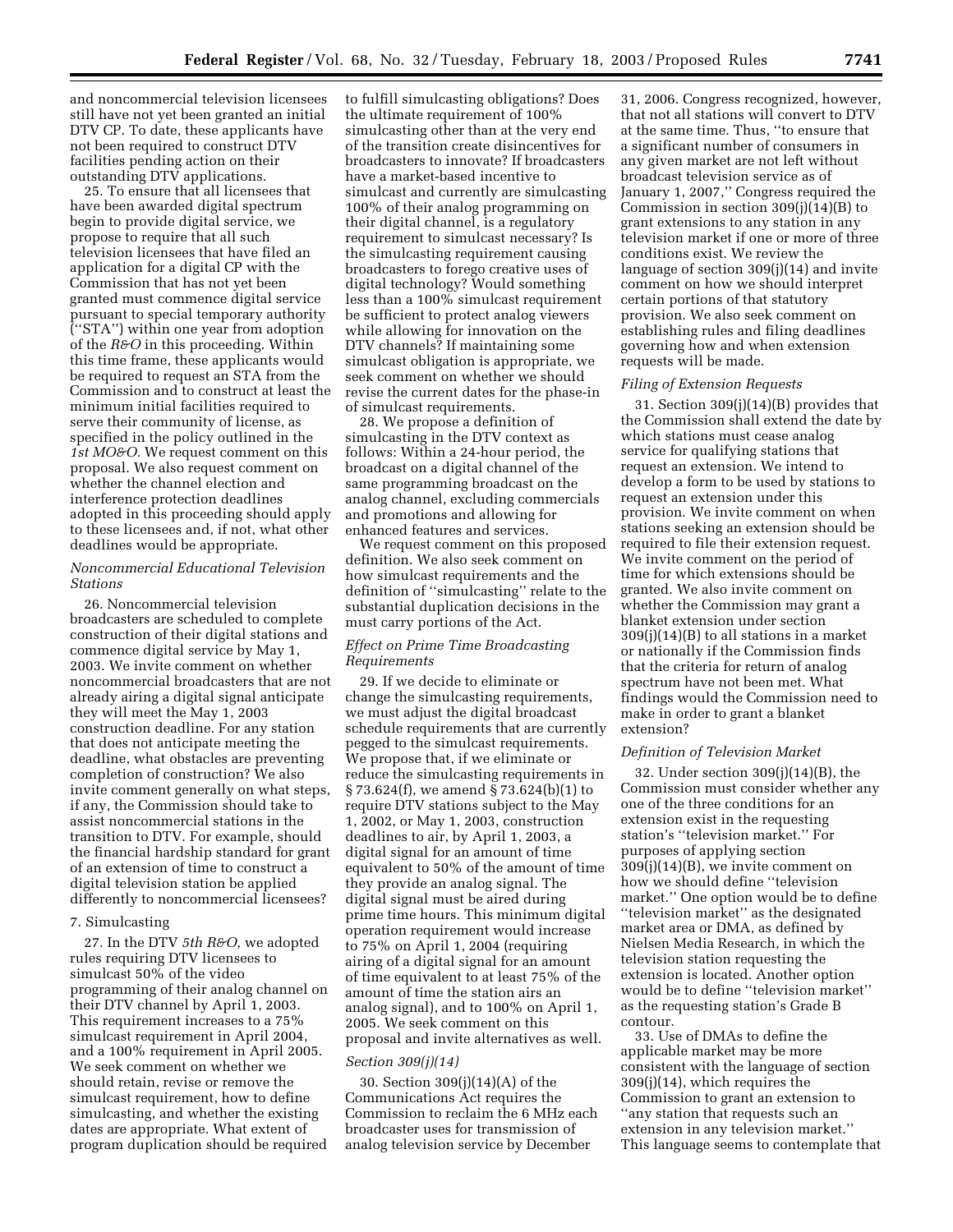each market will contain more than one television station, as is generally true of DMAs. The Grade B contour of any station requesting an extension, in contrast, is generally unique for each station, and therefore contains only one station. A Grade B test may also be more difficult to administer as market data, including information about digital-toanalog converter technology and the number of television households with digital television reception capability, would have to be compiled for the area within each requesting station's Grade B contour, rather than DMA-wide.

34. Use of DMAs to define the applicable market for purposes of section 309(j)(14)(B) would ensure that transition progress throughout the DMA is considered in determining whether the criteria for extension have been met. As parts of the United States, particularly in rural areas, do not lie within the Grade B contour of any fullpower television station, a Grade B test would not consider transition progress in these areas before cessation of analog service.

35. If we define the applicable market by reference to a station's Grade B contour, we invite comment on whether we should refer to the station's analog Grade B or the equivalent digital contour. In addition, does the market of a station requesting an extension under section  $309(i)(14)$  include only the requesting station's Grade B contour, or also the Grade B contour of any TV translator retransmitting the requesting station's signal?

36. The Grade B contour of many stations reaches more than one DMA. Under a DMA-only market test, a station could be denied an extension of its analog license without consideration of the status of the transition in a neighboring DMA where the station may have a significant number of viewers. To address this situation, another option would be to adopt a modified DMA market test that considers viewers in adjacent DMAs in situations where stations have a significant number of viewers in those DMAs. For example, where a station requesting a transition extension has a significant number of viewers in a DMA other than its designated DMA (''home DMA''), we could require that both DMAs meet the statutory criteria for the transition in section 309(j)(14)(B). We request comment on this approach.

37. How we define the ''market'' is important in applying each of the conditions for an extension under section 309(j)(14)(B). We request comment on the impact of a DMA, modified DMA, or Grade B market definition on the availability of

extensions under each of these conditions.

## *Network Digital Television Broadcast Test*

38. Under the first ground for an extension under section 309(j)(14)(B), the Commission must grant an extension if one or more of the stations in the market that are licensed to or affiliated with one of the four largest national television networks is not ''broadcasting a digital television service signal, and the Commission finds that each such station has exercised due diligence and satisfies the conditions for an extension of the Commission's applicable construction deadlines for digital television service in that market.'' We invite comment on how we should interpret this provision. We read the language of section 309(j)(14)(B)(i) to require that all stations in a market licensed to or affiliated with a top-four network must be broadcasting in digital before analog service is required to cease in the market, even if a top-four network has more than one affiliate in the market. We request comment on this view. Should we consider a station that is broadcasting a digital signal pursuant to a DTV STA, and providing service in compliance with the Commission's minimum initial digital television construction requirements, to be ''broadcasting a digital television service signal'' for purposes of this provision? We propose that a station not meeting such minimum initial DTV operating requirements would not be considered to be ''broadcasting a digital television signal'' within the meaning of this provision. Thus, extensions would be available under section 309(j)(14)(B)(i) in any market where a top four network affiliate is not providing digital service in accordance with at least the Commission's minimum requirements for coverage of the community of license and hours of operation. We request comment on this proposal.

39. Alternatively, we could require that a station be providing service to the entire area encompassed within the station's DTV allotment in order to be considered ''broadcasting a digital television service signal'' in the market under section 309(j)(14)(B)(i). To ensure that stations not postpone replication to delay return of analog spectrum, we propose that if we require service to the full replication area under section  $309(j)(14)(B)(i)$ , we would not consider lack of replication to constitute lack of service after the replication protection deadline adopted in this proceeding.

## *Converter Technology Test*

40. Under the second ground for an extension under section 309(j)(14)(B), the Commission must grant an extension to a requesting station if the Commission finds that digital-to-analog converter technology is not ''generally available'' in the market. For purposes of section 309(j)(14)(B)(ii), we propose to define as a ''digital-to-analog converter'' units that are capable of converting a digital television broadcast signal to a signal that can be displayed on an analog television set. We invite comment on this definition. Should we consider as a ''digital-to-analog converter'' a unit that is not capable of displaying in analog format signals originally broadcast in all digital formats? We also request comment on how we should interpret the phrase ''generally available'' under section 309(j)(14)(B)(ii). For example, should we require only that digital-to-analog converter boxes be available for sale at retail outlets in the market or for sale or lease from cable operators or satellite providers? How widespread must the availability be to be considered ''generally available?'

## *15 Percent Test*

41. Section 309(j)(14)(B)(iii) provides for a third ground for extension for markets that do not qualify under section  $309(j)(14)(B)(i)$  or (ii). Section 309(j)(14)(B)(iii) sets forth a two-part test. The first prong of the test, described in section 309(j)(14)(B)(iii)(I), is met where 15 percent or more of the television households in the market do not subscribe to an MVPD (as defined in 47 U.S.C. 602) that ''carries one of the digital television service programming channels of each of the television stations broadcasting such a channel in such a market.''

42. Read literally, section  $309(i)(14)(B)(iii)(I)$  appears to require that an MVPD, such as a cable system, must be carrying all of the television stations broadcasting a digital channel as a first step to satisfy this prong of the test. Read thus, if one or two digital television stations in a market are not carried by a cable or satellite provider (*e.g,* because the station is not carried voluntarily and is not eligible for mandatory carriage), then the criterion is not met. In almost all DMAs, there are stations that are not entitled to mustcarry on cable systems in the DMA and that are not carried by the systems voluntarily. Did Congress intend that this prong would be very rarely satisfied in a market?

43. We invite comment on whether there is a more flexible interpretation of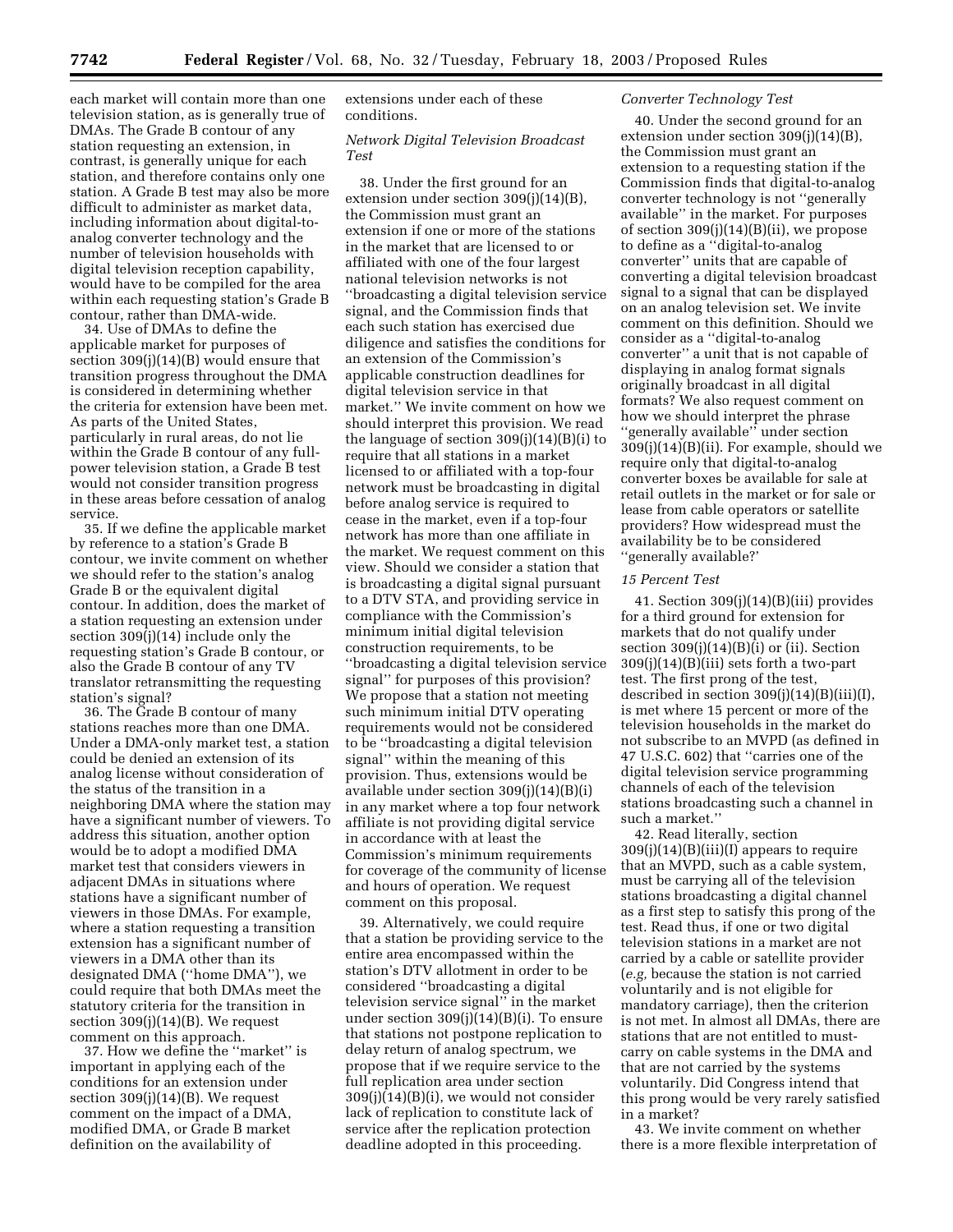the language in the statute. How should this language influence our definition of ''market?'' Can we conclude that only television broadcast stations that provide a good quality digital signal to the MVPD headend or local receive facility are contemplated by this language? If we interpret section 309(j)(14)(B)(iii)(I) as requiring carriage of only those digital stations in the market entitled to must-carry, the availability of extensions under this provision will be more limited, and the market is likely to transition to digital more quickly. On the other hand, if we interpret section  $309(j)(14)(B)(iii)(I)$  as requiring that all stations broadcasting digital signals be carried regardless of the station's must-carry rights and signal delivery capability, this prong may be satisfied less often. Moreover, a station could refuse to grant retransmission consent, and prevent carriage, which would in turn prevent the MVPD from counting towards the market transition. As a result, the analog licenses would be extended in every market in which the 15% criteria is not met by households possessing over-the-air digital or downconversion equipment. Is this the result that Congress intended or that is compelled by the language in the statute?

44. We also invite comment on whether, under section 309(j)(14)(B)(iii), MVPDs must carry only primary, full power television stations in the market, or also Class A LPTV stations or other secondary non-Class A LPTV stations and TV translators. If section  $309(i)(14)(B)(iii)$  is read to require carriage of all of these facilities in the market, and ''market'' is defined as DMA, then this prong of the transition criteria will be satisfied less often. If the market is defined as the station's Grade B contour or service area, then it may be more likely that cable systems within the station's Grade B area would carry that station (*e.g.*, the signal quality issue is less likely to arise). How does this result influence our decision on the proper definition of market?''

45. Under the second part of the 15% test, an extension should be granted if 15 percent or more of the television households in the market do not have either ''(a) at least one television receiver capable of receiving the digital television service signals of the television stations licensed in such market; or (b) at least one television receiver of analog television service signals equipped with digital-to-analog converter technology capable of receiving the digital television service signals of the television stations licensed in such market.''

46. We invite comment on how we should interpret the phrase ''capable of receiving the digital television service signals of the television stations licensed in such market.'' Does this phrase require that a household be capable of over-the-air reception of all television stations licensed in the market in order not to be counted toward the 15 percent threshold for an extension? Under this interpretation, any household outside the service contour of any digital station in the market would be counted toward the 15 percent threshold under these provisions (recognizing that such households could be excluded from counting toward the 15 percent under section  $309(j)(14)(B)(iii)(I)$  if they are MVPD subscribers as defined in that provision). What if a household receives a parent station's signal rebroadcast in analog format via TV translator (*e.g.*, the parent station originally broadcast the signal in digital format and the signal was downconverted to analog format by a TV translator)? We note that § 74.701 of the Commission's rules requires that TV translators retransmit the signals of the parent station ''without significantly altering any characteristic of the original signal other than its frequency and amplitude.'' Should our rules permit TV translators to downconvert to analog format a signal originally broadcast by the parent station in digital format? As a separate issue, we propose to define television receivers ''capable of receiving'' DTV signals under section  $309(i)(14)(B)(iii)(I)(a)$  as television sets equipped with either integrated or separate (*e.g.*, set-top box) DTV tuners, and request comment on this definition.

47. For purposes of calculating households in the market to determine whether the 15 percent test is met under both prongs of section 309(j)(14)(iii), we propose to interpret that provision as requiring grant of an extension where 15 percent or more of the television households in the market neither subscribe to an MVPD that carries local DTV signals (section  $309(j)(14)(B)(iii)(I))$ , nor have equipment capable of displaying signals originated in DTV (section 309(j)(14)(B)(iii)(II)). In other words, for a household to be counted in the 15 percent, that household must both be a nonsubscriber (''non-subscriber'' may include subscribers to MVPDs that carry the required DTV stations but who lack equipment to view such signals in either analog or digital format) *and* lack the capability to receive DTV signals overthe-air, either through a set with an integrated DTV tuner, via a DTV set-top box, or via a digital-to-analog

downconverter. We believe that this interpretation best reflects the intent of Congress that ''a significant number of consumers in any given market are not left without broadcast television service'' as we transition from analog to digital. Accordingly, we propose to grant extensions under section 309(j)(14)(B)(iii) only where the requisite number of television households (15 percent or more) in the market are not capable of receiving digital signals either over the air or via an MVPD. We request comment on this view.

#### *Fact Finding Under Section 309(j)(14)(B)*

48. We request comment on the extent to which the Commission is required to conduct consumer surveys or otherwise obtain information to determine whether an extension is required under section  $309(j)(14)(B)$ . In addition, we invite comment on the nature of any survey that must be performed, the type of questions that should be included, and the percent of the television households in the market that must be included in the sample. Is it necessary to survey each market separately, or would a more wide-spread survey suffice to establish that a market meets one or more of the criteria for grant of an extension request? If the first survey conducted demonstrates that an extension is warranted, when should a new survey be performed to see if there has been further transition progress in the market?

### *DTV Labeling Requirements and Consumer Awareness*

49. As part of our commitment to continue monitoring the marketplace, we seek further comment on whether manufacturers are producing or plan to produce digital television receivers that can receive digital format transmissions via cable or satellite but that cannot receive digital broadcast signals over the air. We also seek information on the number of ''pure monitors'' (without any tuner) intended for use in display of signals from video service providers that are currently produced or planned for production. Do equipment manufacturers plan to label such equipment to describe the reception limitations or need for additional receiving equipment? What is the potential for consumer confusion in connection with these devices? Should we require labeling on pure monitors that can be used to display video services, which neither receive off-air signals, nor are designed to be ''digital cable ready,'' to advise consumers that the monitor cannot function to receive programming unless it is attached to an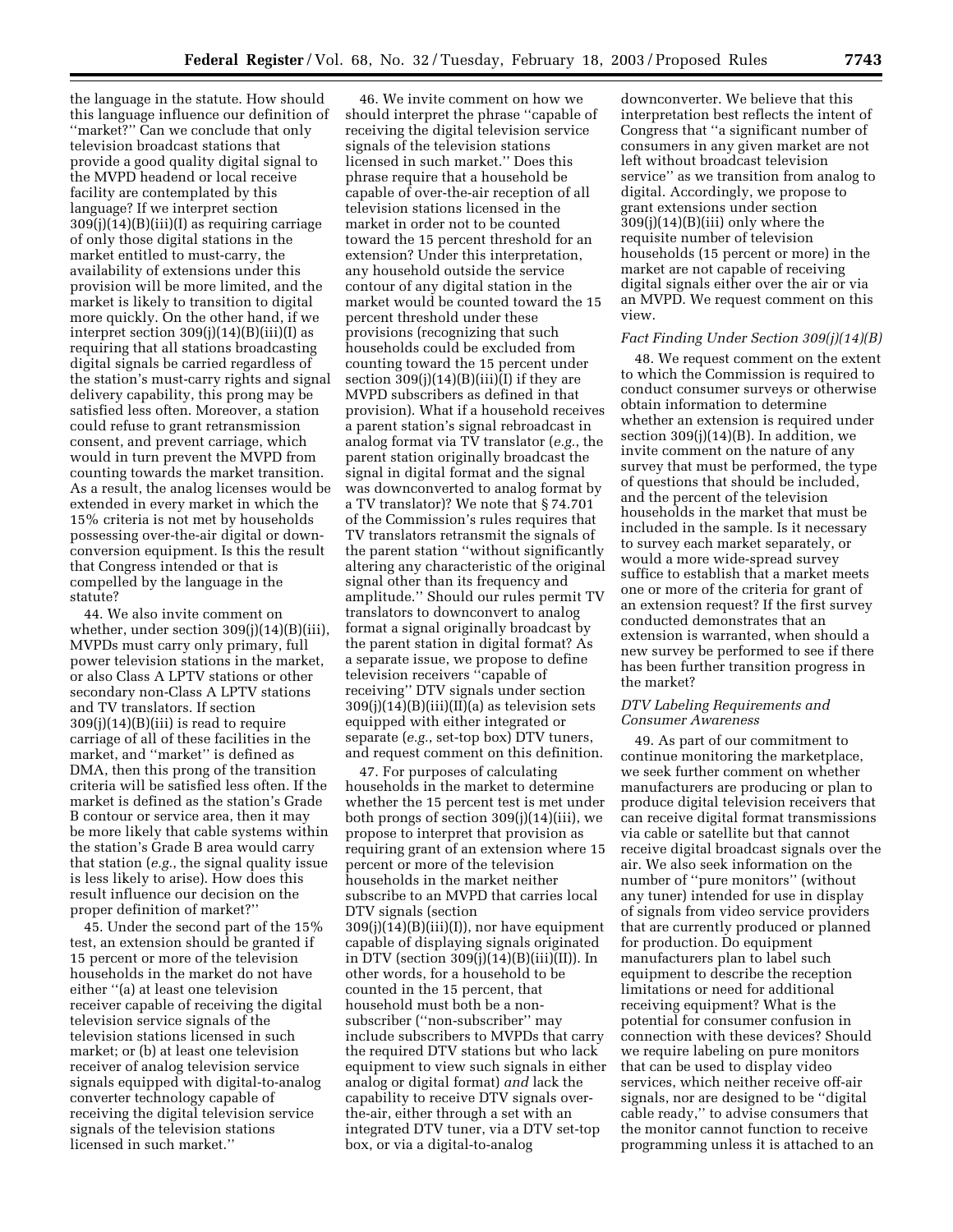off-air tuner, or cable, or satellite receiver? Should we require labeling on digital television receivers that are not ''digital cable ready'' to indicate that the set "will not receive cable or satellite programming without the use of a converter''? We seek comment on these and other labeling options, as well as the need for and costs of such required disclosures.

50. In addition, we seek comment on whether the Commission should require a disclosure label on analog-only sets to inform consumers that a converter or external DTV tuner will be needed to ensure reception of television broadcast signals after stations in the consumer's market complete conversion to digitalonly broadcasting.

# *Distributed Transmission Technologies*

51. In the *1st R&O,* we addressed comments requesting that the Commission adopt rules for on-channel DTV boosters, including an allowance for a distributed transmission system, but deferred consideration of distributed transmission techniques until we could address the issue in a more comprehensive manner. Commenters have defined distributed transmission as being similar to a cellular telephone system in that a service area is divided into a number of cells, each served by its own transmitter. DTV boosters retransmit the primary DTV station's programming on the same channel.

52. *Primary vs. secondary status.* We have received comments suggesting that the Commission should grant primary status to the multiple transmitters in distributed transmission systems and license them under part 73 of the rules, as opposed to treating them similarly to LPTV, translator, and booster stations. We seek comment on the implications of granting primary status to DTV boosters in distributed transmission systems, and on whether we should license some categories of such stations with primary status.

53. *Location and service area.* Currently, all analog TV boosters must be located and must have a service area contained within the Grade B contour of the associated full service station. Should an equivalent requirement be established for DTV boosters used as part of a distributed transmission system?

54. *Power, antenna height and emission mask.* If multiple DTV booster stations can be used to replace, or significantly augment, a single central transmitter in a distributed transmission system, what maximum or minimum limitations, if any, should be placed on the power and/or antenna height used at each DTV booster?

55. *Interference protection.* What standards are needed to protect distributed transmission systems from interference and how should those standards be calculated and applied?

56. *Technical standards.* What standards would be appropriate for boosters in distributed transmission systems with respect to specific technical requirements, such as frequency tolerance, type certification of transmitters, control circuitry and performance measurements?

57. We seek comment generally on whether the Commission should permit the deployment of distributed transmission systems. We ask commenters to specifically address the relevant rules and policies that would have to be put in place to permit distributed transmission systems, and any new or amended forms, policies and/or procedures that would be needed with respect to the Commission's current system for filing, processing and granting television station licenses.

### *DTV Public Interest Obligations*

58. Both Congress and the Commission have recognized that digital television broadcasters have an obligation to serve the public interest. Congress established the statutory framework for the transition to digital television in the 1996 Act, making it clear that public interest obligations would continue for broadcasters in the new digital world. In section 336 of the Act, Congress stated that ''[n]othing in this section shall be construed as relieving a television broadcasting station from its obligation to serve the public interest, convenience, and necessity.'' The Commission also reaffirmed that ''digital broadcasters remain public trustees with a responsibility to serve the public interest,'' and stated that ''existing public interest requirements continue to apply to all broadcast licensees.'' Under our current rules, commercial television broadcast station licensees must provide coverage of issues facing their communities, and place lists of programming used in providing significant treatment of those issues (issues/programs lists) in the station's public inspection files on a quarterly basis. Licensees must also maintain in their station's public inspection files records that substantiate certification of compliance with the commercial limits on children's programming and quarterly Children's Television Programming Reports (FCC Form 398) reflecting the licensee's efforts to serve the educational and informational needs of children.

59. It is thus clear that DTV broadcasters must air programming responsive to their communities of license, comply with the statutory requirements concerning political advertising and candidate access, and provide children's educational and informational programming, among other things. What remains unresolved is how these obligations will apply in the digital environment, and whether they should be applied differently or otherwise adapted to reflect the enhancements available in digital broadcasting.

60. The Commission issued a formal Notice of Inquiry *(''NOI''),* (MM 99–360, 65 FR 4211, January 26, 2000), on DTV public interest obligations in December 1999, followed by two *NPRMs* in September, 2000 (65 FR 66951, November 8, 2000, 65 FR 62683, October 19,2000). In the *NOI,* the Commission sought comment on several issues related to how broadcasters might best serve the public interest during and after the transition from analog to digital television. Among the areas of inquiry in the *NOI* were questions regarding how broadcasters might make information about how they serve the public interest more accessible to the public.

61. The DTV Public Interest Form *NPRM* proposed that the Commission adopt rules regarding the disclosure of broadcasters' activities in the public interest, essentially putting the contents of the public file on the Internet to make it more accessible to viewers. In light of the concerns about disclosure expressed in the record of the *NOI,* the *NPRM* proposed to replace the issues/programs list with a standardized form and to enhance the public's ability to access information on a station's public interest obligations by requiring broadcasters to make their public inspection files available on the Internet.

62. The Children's DTV Public Interest *NPRM* (65 FR 66951, November 8, 2000), proposed clarifying broadcaster obligations under the Children's Television Act and related Commission guidelines in a digital television environment. This *NPRM* focused primarily on two areas: the obligation of television broadcast licensees to provide educational and informational programming for children, and the requirement that television broadcast licensees limit the amount of advertising in children's programs. It sought comment on how the current three-hour children's core educational programming processing guideline should be applied in light of the many possible ways broadcasters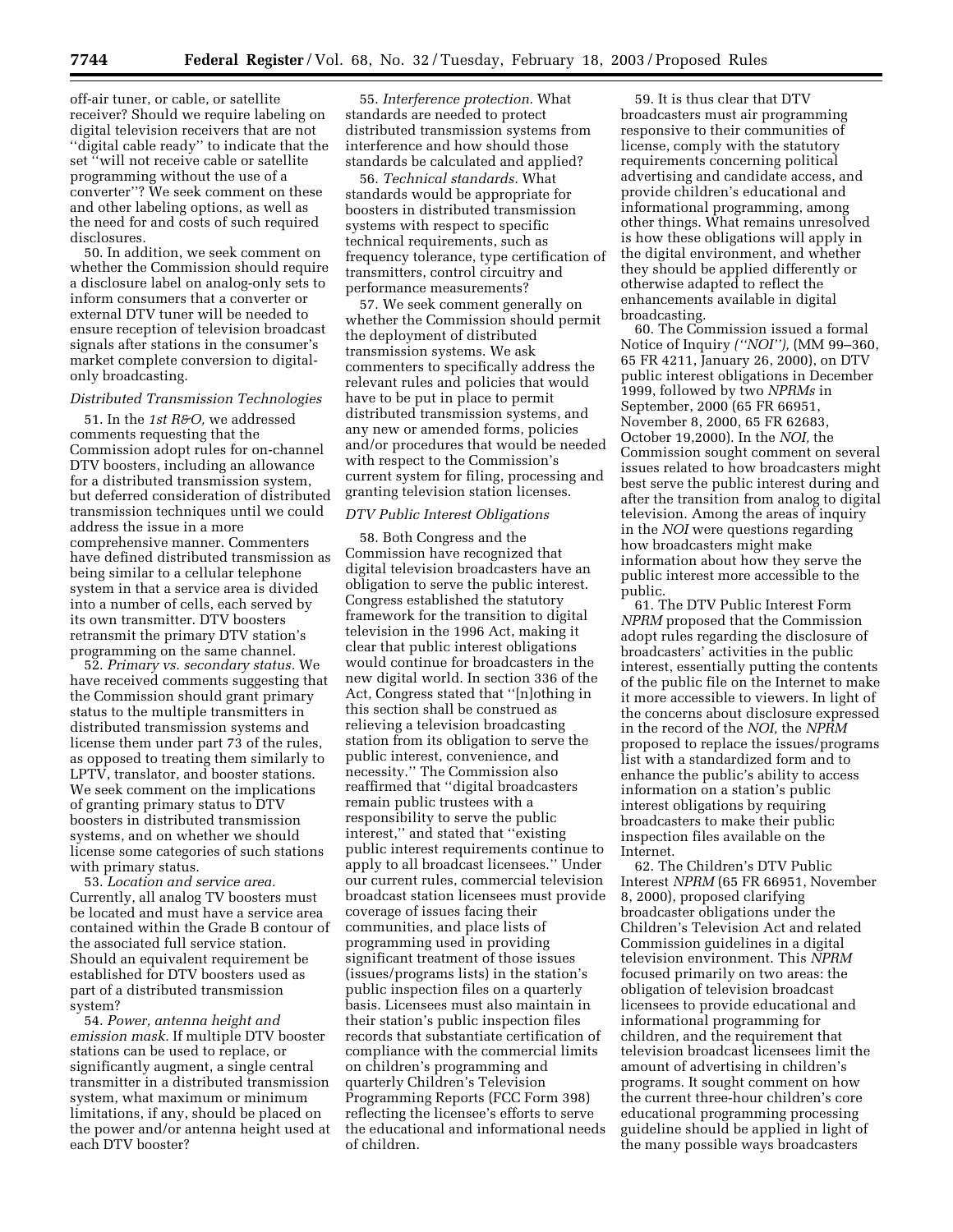may choose to use their DTV spectrum; whether the current preemption rules for core educational programming should be revised or adapted for the digital environment; and whether steps should be taken to ensure that programs designed for children or families do not contain age-inappropriate product promotions that are unsuitable for children to watch.

63. To date, the Commission has not issued any decisions in the DTV Public Interest Form *NPRM,* the Children's DTV Public Interest *NPRM,* or the NOI. Given the significant time that has passed since the comment periods in these proceedings were closed, we invite additional comment in those dockets in order to reflect more recent developments. We are particularly interested in those issues relating to the application of public interest obligations to broadcasters that choose to multicast (*e.g.*, the application of our children's television rules or the statutory political broadcasting rules in a multicast environment). We are also interested in whether our approach to multicast public interest obligations should vary with the scope of whatever final digital must-carry obligation the Commission adopts. Our goal is to bring these proceedings concerning the public interest obligations of broadcasters in the digital environment to conclusion promptly in order to provide certainty to broadcasters and the public as the digital television transition continues.

### *Other Issues*

### 1. ATSC Standards

64. We hereby seek comment on whether our rules should be further changed to reflect any revisions to the ATSC DTV standard A/53B since the August 7, 2001, version.

#### 2. PSIP

65. We seek comment on both whether to require use of PSIP and which aspects of PSIP should be adopted into our rules. If we decide not to require use of PSIP, it is, nevertheless, important to decide if some or all of the PSIP information set forth in ATSC A/65A must be used by those who voluntarily use PSIP. Likewise, are there certain aspects of the PSIP standard that should not be used or required?

## 3. Closed Captioning

66. We seek comment on whether there are additional actions the Commission should take to ensure the accessibility and functioning of closed captioning service for digital television.

### 4. V-Chip

67. We seek comment on whether the Commission needs to do more to ensure that v-chip functionality is available in the digital world. We seek comment on whether the Commission should adopt the provisions of the ATSC A/65A standard that requires all digital television broadcasters to place v-chip rating information in the PSIP.

## 5. TV Translators

68. We request comment on how the proper PSIP information is to be provided on TV translator rebroadcasts and who will be responsible for ensuring that that information is so provided. We also request comment regarding the costs of providing PSIP information on TV translators as well as any other concerns that translator operators might have in implementing PSIP on their DTV operations.

#### 6. DTV Station Identification

69. In general, we propose to require digital television stations to follow the same rules for station identification as analog television stations. Recognizing that channel number identification is not currently required for all television stations by our rules, we ask whether channel identification should be required for DTV stations? If station identification announcements include channel numbers, we request comment on whether our rules should specify which channel number stations should use: the major (analog) channel number, minor (digital) channel number, or overthe-air channel number. Stations considering multicasting have raised concerns about separate identification of their separate digital programming streams for purposes of obtaining audience ratings. While we are not inclined to assign separate call signs for additional program streams for stations that choose to multicast, we propose to permit such stations to include additional information in their station announcements identifying each program stream.

#### 7. Satellite Stations

70. Because satellite stations, by definition, operate in small or sparsely populated areas which have insufficient economic bases to support full-service operations, we seek comment on whether the public interest would be served by allowing such stations to turn in their digital authorization and ''flashcut'' to DTV transmission at the end of the transition period. We request comment on the advantages and disadvantages of granting this special designated status to satellite stations, specifically whether it will hinder the

overall transition to digital television and harm viewers by delaying their access to digital signals, or whether disallowing such status will overly burden satellite stations financially.

71. We also invite comment on whether allowing satellite stations to ''flash-cut'' to digital would present legal impediments to satisfying section 309(j)(14).

## **Procedural Matters**

72. *Ex Parte Rules.* This is a permitbut-disclose notice and comment rulemaking proceeding. Ex parte presentations are permitted, except during the Sunshine Agenda period, provided that they are disclosed as provided in the Commission's rules. *See* 47 CFR 1.1202, 1.1203, and 1.1206(a).

73. *Comment Information.* Pursuant to § 1.415 and 1.419 of the Commission's rules, 47 CFR 1.415 and 1.419, interested parties may file comments on or before April 14, 2003, and reply comments on or before May 14, 2003. Comments filed addressing issues in the *DTV Public Interest Form NPRM, Children's DTV Public Interest NPRM,* and NOI proceedings should also be filed by these dates and should reference the docket numbers in those proceedings, not the docket number of this DTV periodic review proceeding. Commenters wishing to address both public interest issues and other issues raised in the DTV periodic review should put their public interest comments in a separate document to be filed in the appropriate public interest docket(s) and file their comments on other issues raised in the periodic review in the docket number of this proceeding (MB 03–15; RM 9832).

#### **Paperwork Reduction Act**

74. *Initial Paperwork Reduction Act Analysis.* This *NPRM* may contain proposed information collections subject to the Paperwork Reduction Act of 1995. As part of our continuing effort to reduce paperwork burdens, we invite OMB, the general public, and other federal agencies to take this opportunity to comment on the information collections contained in this *NPRM,* as required by the Paperwork Reduction Act of 1995. Public and agency comments are due at the same time as other comments on the *NPRM.* Comments should address: (a) Whether the proposed collection of information is necessary for the proper performance of the functions of the Commission, including whether the information shall have practical utility; (b) ways to enhance the quality, utility, and clarity of the information collected; and (c) ways to minimize the burden of the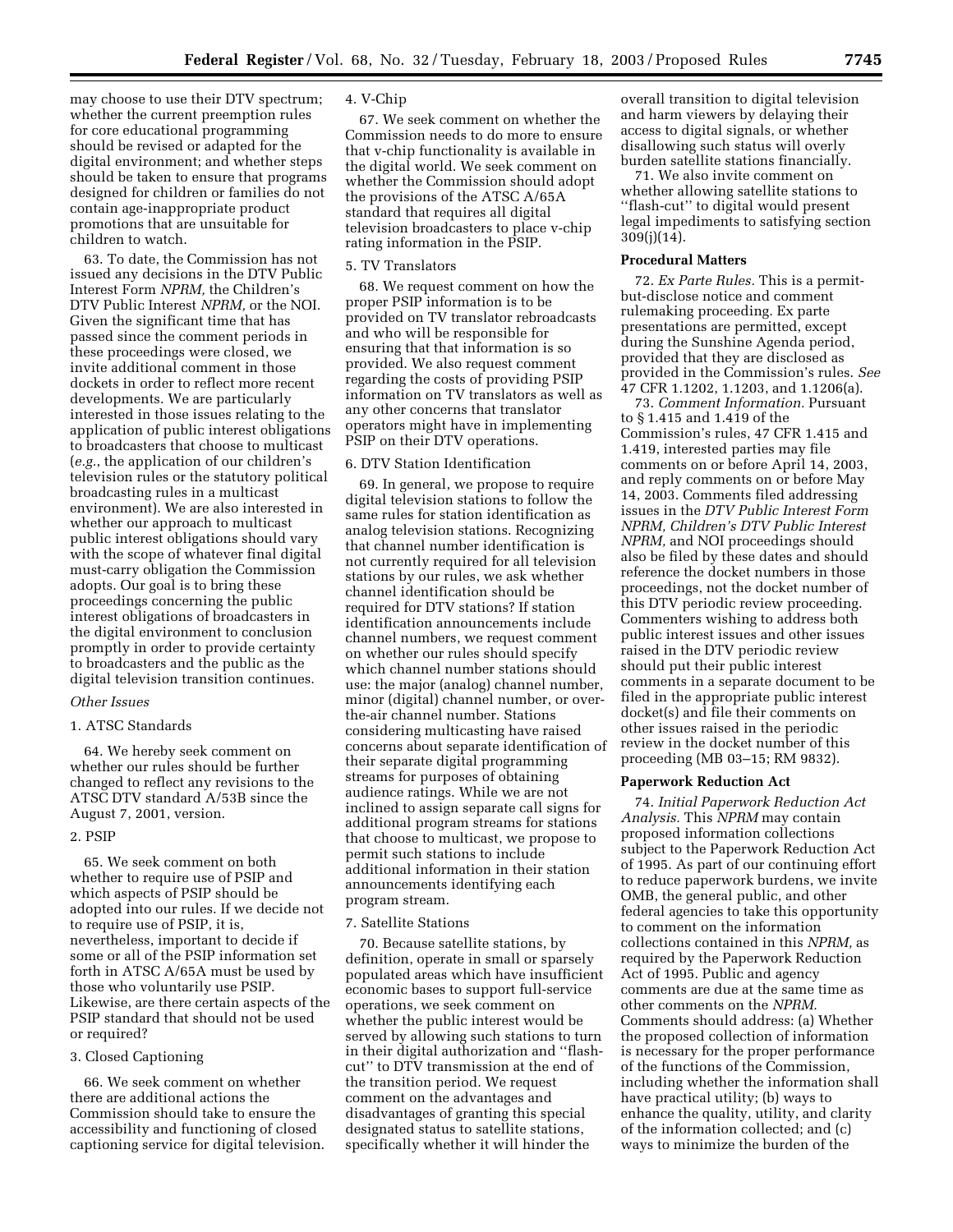collection of information on the respondents, including the use of automated collection techniques or other forms of information technology. In addition to filing comments with the Secretary, a copy of any comments on the information collections contained herein should be submitted to Judy Boley, Federal Communications Commission, 445 Twelfth Street, SW., Room C–1804, Washington, DC 20554, or via the Internet to *jboley@fcc.gov* and to Kim Johnson, OMB Desk Officer, 10236 NEOB, 725 17th Street, NW., Washington, DC 20503 or via the Internet to *Kim A. Johnson@omb.eop.gov.*

75. *Regulatory Flexibility Act.* As required by the Regulatory Flexibility Act, the Commission has prepared an Initial Regulatory Flexibility Analysis (IRFA) of the possible significant economic impact on a substantial number of small entities of the proposals addressed in this *NPRM.* Written public comments are requested on the IRFA. These comments must be filed in accordance with the same filing deadlines for comments on the *NPRM,* and they should have a separate and distinct heading designating them as responses to the IRFA.

#### **Initial Regulatory Flexibility Analysis**

76. As required by the Regulatory Flexibility Act of 1980, as amended (''RFA''), the Commission has prepared this Initial Regulatory Flexibility Analysis (''IRFA'') of the possible significant economic impact on small entities by the policies and rules proposed in this *NPRM* written public comments are requested on this IRFA. Comments must be identified as responses to the IRFA and must be filed by the deadlines for comments on the *NPRM.* The Commission will send a copy of the *NPRM,* including this IRFA, to the Chief Counsel for Advocacy of the Small Business Administration. In addition, the *NPRM* and IRFA (or summaries thereof) will be published in the **Federal Register**.

## **Need for and Objectives of the Proposed Rules**

77. As described in the *NPRM,* the proposed rules are required to ensure a smooth transition of the nation's television system to digital television.

#### **Legal Basis**

78. The authority for the action proposed in this rulemaking is contained in sections 4(i) and (j), 303, 307, 309 and 336 of the Communications Act of 1934, as amended, 47 U.S.C. 154(i) and (j), 303, 307, 309 and 336.

## **Description and Estimate of the Number of Small Entities to Which the Proposed Rules Will Apply**

79. The RFA directs the Commission to provide a description of and, where feasible, an estimate of the number of small entities that will be affected by the proposed rules. The RFA generally defines the term ''small entity'' as having the same meaning as the terms ''small business,'' ''small organization,'' and ''small governmental entity.'' In addition, the term ''small business'' has the same meaning as the term ''small business concern'' under the Small Business Act. A small business concern is one which: (1) Is independently owned and operated; (2) is not dominant in its field of operation; and (3) satisfies any additional criteria established by the Small Business Administration (''SBA'').

80. In this context, the application of the statutory definition to television stations is of concern. An element of the definition of ''small business'' is that the entity not be dominant in its field of operation. We are unable at this time to define or quantify the criteria that would establish whether a specific television station is dominant in its field of operation. Accordingly, the estimates that follow of small businesses to which rules may apply do not exclude any television station from the definition of a small business on this basis and therefore might be over-inclusive.

81. An additional element of the definition of ''small business'' is that the entity must be independently owned and operated. It is difficult at times to assess these criteria in the context of media entities and our estimates of small businesses might therefore be over inclusive.

#### **Television Broadcasting**

82. The proposed rules and policies could apply to television broadcasting licensees, and potential licensees of television service. There were 1,509 television stations operating in the nation in 1992. The majority of firms can be considered small.

#### **Cable and Other Program Distribution**

83. This category includes, among others, cable operators, direct broadcast satellite (''DBS'') services, home satellite dish (''HSD'') services, multipoint distribution services (''MDS''), multichannel multipoint distribution service (''MMDS''), Instructional Television Fixed Service (''ITFS''), local multipoint distribution service (''LMDS''), satellite master antenna television (''SMATV'') systems, and open video systems (''OVS''). According

to Census Bureau data, there are 1,311 total cable and other pay television service firms that operate throughout the year of which 1,180 have less than \$10 million in revenue. We address each service individually to provide a more precise estimate of small entities.

*Cable Operators.* We estimate that there are fewer than 1,439 small entity cable system operators that may be affected by the decisions and rules proposed in this NPRM.

## **Direct Broadcast Satellite (''DBS'') Service**

84. There are four licensees of DBS services under part 100 of the Commission's Rules. We will assume all four licensees are small, for the purpose of this analysis.

### **Home Satellite Dish (''HSD'') Service**

85. HSD users include: (1) Viewers who subscribe to a packaged programming service, which affords them access to most of the same programming provided to subscribers of other MVPDs; (2) viewers who receive only non-subscription programming; and (3) viewers who receive satellite programming services illegally without subscribing. Because scrambled packages of programming are most specifically intended for retail consumers, these are the services most relevant to this discussion. Most of providers of these services are considered small.

## **Multipoint Distribution Service (''MDS''), Multichannel Multipoint Distribution Service (''MMDS'') Instructional Television Fixed Service (''ITFS'') and Local Multipoint Distribution Service (''LMDS'')**

86. MMDS systems, often referred to as ''wireless cable,'' transmit video programming to subscribers using the microwave frequencies of the MDS and ITFS. LMDS is a fixed broadband pointto-multipoint microwave service that provides for two-way video telecommunications.

87. We find that there are approximately 850 small MDS providers.

88. We tentatively conclude that at least 1,932 ITFS licensees are small businesses.

89. We conclude that there are a total of 133 small entity LMDS providers.

## **Satellite Master Antenna Television (''SMATV'') Systems**

90. Industry sources estimate that approximately 5,200 SMATV operators were providing service as of December 1995. Most providers of these services are considered small.